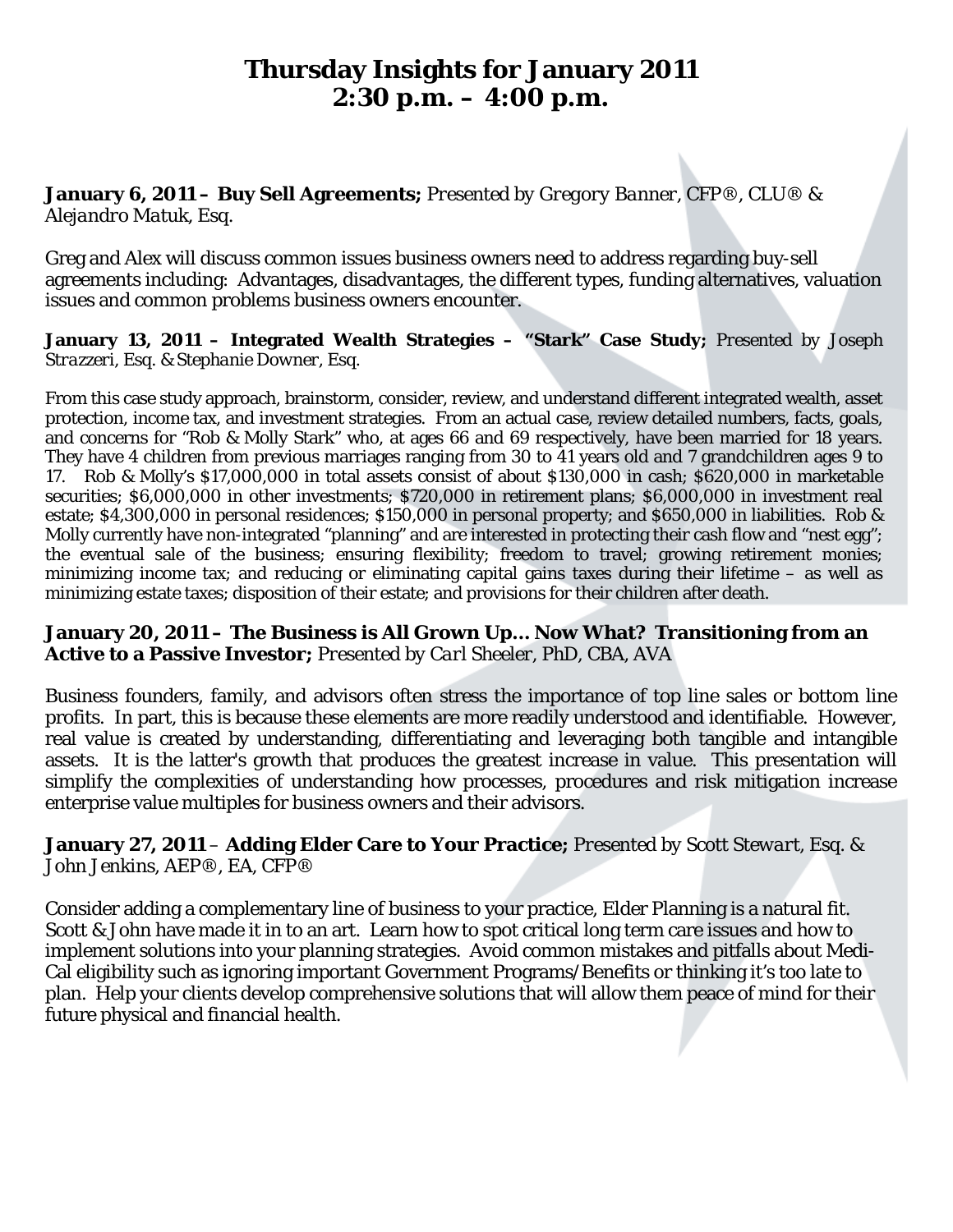# **Thursday Insights for February 2011 2:30 p.m. – 4:00 p.m.**

**February 3, 2011 – Leverage & Estate Planning for your IRA**; *Presented by John Jenkins AEP, CSA, EA, CFP® & Stephen J. Mancini, Esq.*

Do you know what kills more large IRA accounts than anything else? - Admiration. Admiration kills large IRA accounts because the owner and even the financial advisor who helped them grow the account fail to plan for the ultimate income and potential estate taxes due on the balance. Instead, they get caught up in growing the account to the largest possible balance, admiring each statement and deriving great satisfaction from their savings and investment success. Come and learn how to leverage an IRA into a legacy asset that supports not only the owner and their spouse, but also several generations of beneficiaries.

**February 10, 2011** – **Languishing Legacies: Avoiding Trust Owned Life Insurance (TOLI) Management Mishaps**; *Presented by Elizabeth Adams, CFP®, Lori Messina, JD, & Joe Strazzeri, Esq.*

Will the policy in your client's ILIT still be in force when it is needed? Will the policy lapse due to inadequate funding precipitated by unreasonable interest rate assumptions? What is now required of trustees and other professionals to fulfill their fiduciary duties? What are the necessary components in a compliant life insurance policy evaluation? Learn the answers to these and many other questions in this interactive TOLI audit workshop.

**February 17, 2011 – Conquer the Chaos, How to Grow a Successful Small Business Without Going Crazy!;** *Presented by Shawn Sandoval, CFP® & Shelley Lightfoot, Executive Director*

"When you become a small business owner, that one job immediately is transformed into 10 to 15 different roles. In addition to selling products or services, managing employees, handling the overhead, and budgeting expenses, small business owners have little time for anything else. The sad truth is that few business owners are able to spend any time growing and improving their business. Their attention is being constantly pulled in one direction after another, and by the time they have a moment to themselves, they are too drained to do anything more than run the same old gauntlet."<sup>[1](#page-1-0)</sup> Come learn how to solve this problem with today's marketing strategies and systems of automation.

# **February 24, 2011 – Pre-Empted Due to The Gathering 2011**

The Gathering is an annual symposium that combines a practical understanding of current events in estate, business, tax, insurance, and wealth strategies planning to keep you and your Independent Collaborative Advisors on the Razor's Edge.

<span id="page-1-0"></span><sup>&</sup>lt;sup>1</sup> Clate Mask and Scott Martineau, Conquer the Chaos.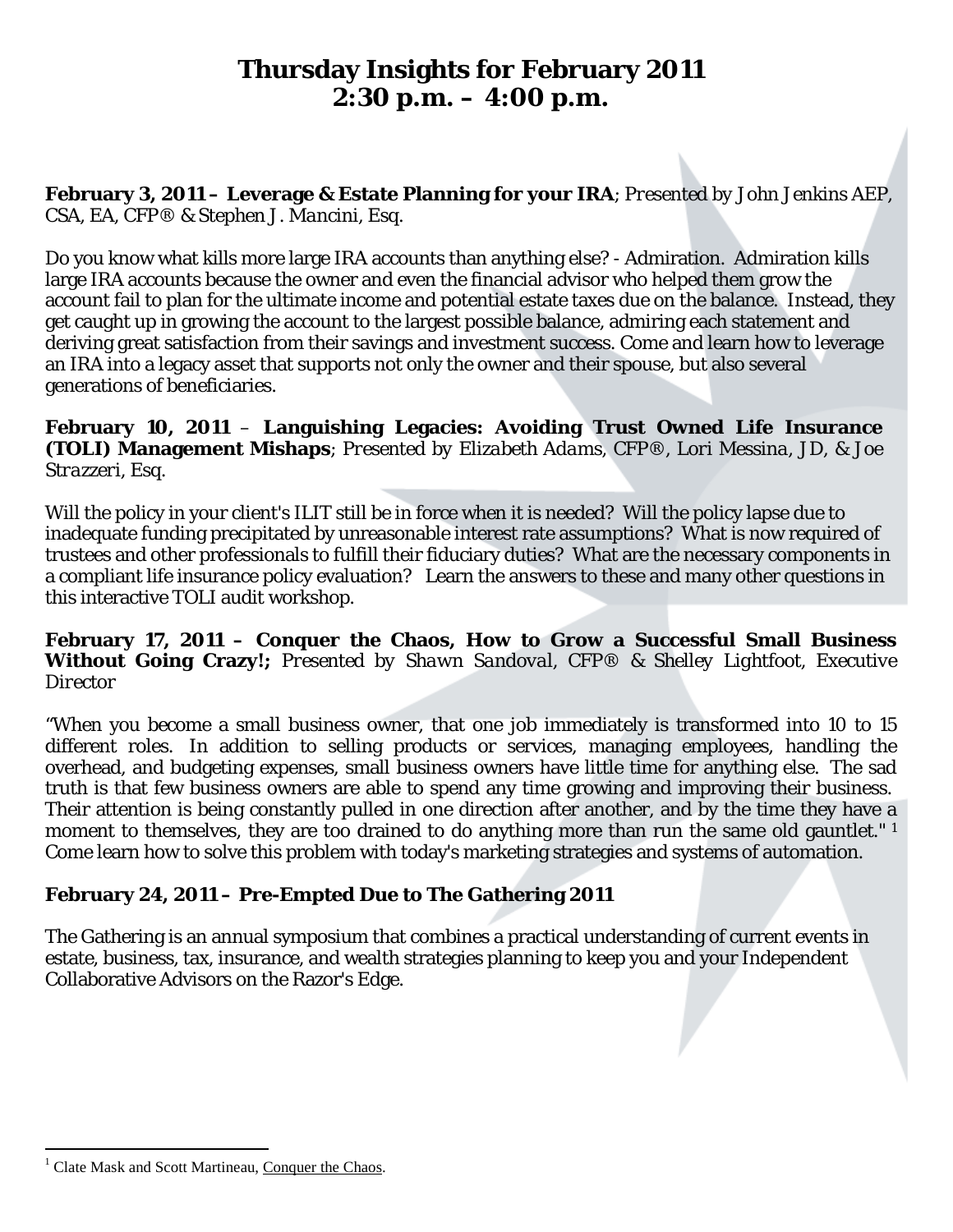# **Thursday Insights for March 2011 2:30 p.m. – 4:00 p.m.**

### **March 3, 2010 – 7 Steps to Successful Business Exit Strategies;** *Presented by Gregory Banner, CFP®, CLU and Alex Matuk, Esq.*

Every business owner needs to plan with the end in mind as to how they are going to transition out of their business. Exit planning is a customized process of setting goals and deciding how to best achieve them. Proper exit planning will help maximize a business owner's return and minimize the tax liability when the business is transferred or sold.

### **March 10 2010 – Affluent Integrated Wealth Transfer Planning;** *Presented by Janet Brisco, Senior Vice President, Wealth Advisor and Joseph Strazzeri, Esq.*

What is affluent? Are affluent clients unlike other clients? Should the process for dealing with an affluent client be different? Understand the critical importance of a collaborative team and a collaborative process, why affluent clients have a unique concept of money, the notion of "it is not what it's about", third party credibility, "shining the light"; and the value of proper referrals and referral protocols. This course deals with how to minimize the wealth (estate) tax through charitable giving and discounting techniques. Learn the alphabet soup, e.g., Charitable Remainder Trusts (CRT), Charitable Lead Trusts (CLT), Qualified Personal Residence Trusts (QPRT), Grantor Retained Annuity Trusts (GRAT), Intentionally Defective Trusts (IDIT), Self-Canceling Installment Notes (SCIN), Family Limited Partnerships (FLP), Captive Insurance Companies (CIC), and Asset Protection Trusts (APT) as well as how the "funding" of these plans is critically important.

## **March 17, 2010 – Southern California Institute Saint Patrick's Day** (*Lá Fhéile Pádraig*) **Mixer**

We often come together for education and collegiality, let's take this opportunity to just enjoy each other's company and celebrate the most commonly recognized [patron saint](http://en.wikipedia.org/wiki/Patron_saint) of [Ireland.](http://en.wikipedia.org/wiki/Ireland) Come have a pint with your fellow "Leprecauns" and don't forget to "wear your green!!!" As the saying goes, on this day "everybody is Irish!"

### **March 24, 2010 – Integrated Wealth Strategies – "Harper" Case Study;** *Presented by Stephanie Downer, Esq. and Stephen Mancini, Esq.*

From this case study approach, brainstorm, consider, review and understand different integrated wealth, asset protection, income tax, and investment strategies. From an actual case, review detailed numbers, facts, goals, and concerns of "Peter & Joan Harper". In their late 50's, Peter and Joan have been married for 24 years and have 4 grown children from previous marriages, three mutual children ages 13 to 22, 5 natural grandchildren and 3 step-grandchildren. They have well over \$35,000,000 in assets that include \$155,000 in cash; over \$27,000,000 in marketable securities; \$14,000,000 in other investments; \$106,000 in qualified retirement accounts; \$2,000,000 in personal residence; \$178,000 in personal property; and \$8,000,000 in liabilities. Peter and Joan currently have non-integrated "planning" and are interested in maintaining their current lifestyle and financial security through retirement; eliminating federal tax; debt & risk management control; allowing flexibility for Peter's entrepreneurial spirit while protecting current assets; creditor protection during their own lives and for their children after their death; saving on current income taxes; providing for their children in a way that instills the value of education and a good work ethic; lending a helping hand to their family; and creating a family charitable legacy.

### **March 31, 2010 – Pre-empted for the Strazzeri Mancini and Southern California Institute Team Building Event**

Every 5th Thursday, Strazzeri Mancini LLP & Southern California Institute Teams close the offices early to enjoy an afternoon of fun team building activities.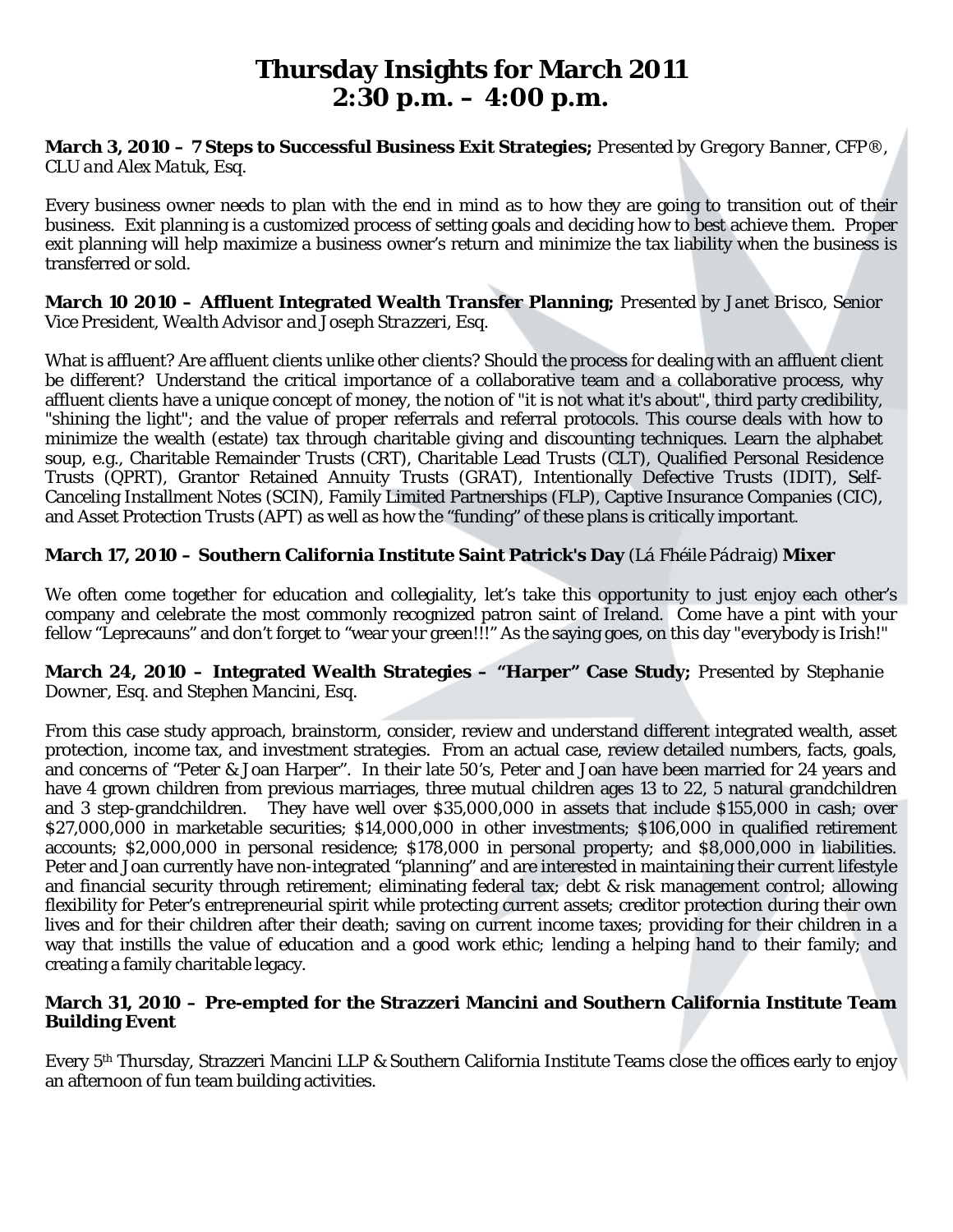# **Thursday Insights for April 2011 2:30 p.m. – 4:00 p.m.**

**April 7, 2011 – The Three Doors of Estate Planning**; *Presented by John Jenkins AEP®, EA, CFP® and Stephen J. Mancini, Esq.*

This workshop will explore the 3 doors of estate planning: family; charity; and IRS. It will point out that client estates normally go through only two of the three doors - the ones they choose either consciously (through planning) or unconsciously (without planning). We will further demonstrate the planning strategies available to maximize the benefits to families and minimize if not completely zero-out the benefit to the IRS.

#### **April 14, 2011 – For California Doctors;** *Presented by Alejandro Matuk, Esq. and Shelley Lightfoot, Executive Director*

Help doctors take the prescribed medicine! Come join Alex and Shelley as they discuss the book published by The Southern California Institute and Guardian Publishing LLC. Spend time learning about the mind set of doctors as clients, their perspective to working with advisors, as well as the things they need to know concerning asset protection and estate planning.

#### **April 21, 2011 – Ponzi Schemes: How to Avoid Being Burned by Bernie and What to Expect if You or Your Clients Get Involved in a Ponzi Scheme**; *Presented by Sanjay Bhandari, Esq. and Dan Dehner, CPA*

When the distinguished Wall Street firm Bernard L. Madoff Investment Securities LLC was found to be a Ponzi scheme, it left hundreds of thousands of investors around the globe scrambling to recover the over \$50 billion they thought was secured in Madoff's supposedly conservative hedge fund. Though Madoff's scheme was the largest by far, Ponzi schemes have flourished for years, including in San Diego, home of the \$300+ million PinnFund Ponzi scheme.

What is a Ponzi scheme, and what are some signs that you or your clients may be getting solicited for a Ponzi scheme? What should you expect from DOJ, SEC, SPIC, and other government agencies who commonly respond to Ponzi schemes? How about bankruptcy trustees and receivers? What about lawsuits by investors, against other investors or their financial advisors, and insurance issues? Learn the key features and issues presented by this perennial problem.

### **April 28, 2011 – Integrated Wealth Strategies – "Kaplan" Case Study;** *Presented by Joseph J. Strazzeri, Esq. and Stephanie Downer, Esq.*

From this case study approach, brainstorm, consider, review and understand different integrated wealth, asset protection, income tax, and investment strategies. From an actual case, review detailed numbers, facts, goals, and concerns for "Paul Kaplan," a 53 year old, single, "straight shooter" who has two children ages 24 and 25 and over \$12,000,000 in assets. The types of assets include \$10,000 in cash; \$180,000 in marketable securities; \$8,000,000 in other investments; \$400,000 in qualified retirement plan; \$1,400,000 in real estate holdings; \$1,700,000 in personal residence; \$130,000 in personal property; and \$480,000 in liabilities. Paul currently has non-integrated "planning" and is interested in maintaining his customary lifestyle; simplifying and clarifying the ownership structure of his companies; providing asset protection for his various companies; not working but maintaining an active role in the businesses; leaving a legacy to his children in the form of something other than cash; charitable intentions without compromising financial independence; eliminating federal taxes; reducing income taxes; and maintaining flexibility to change planning in the future.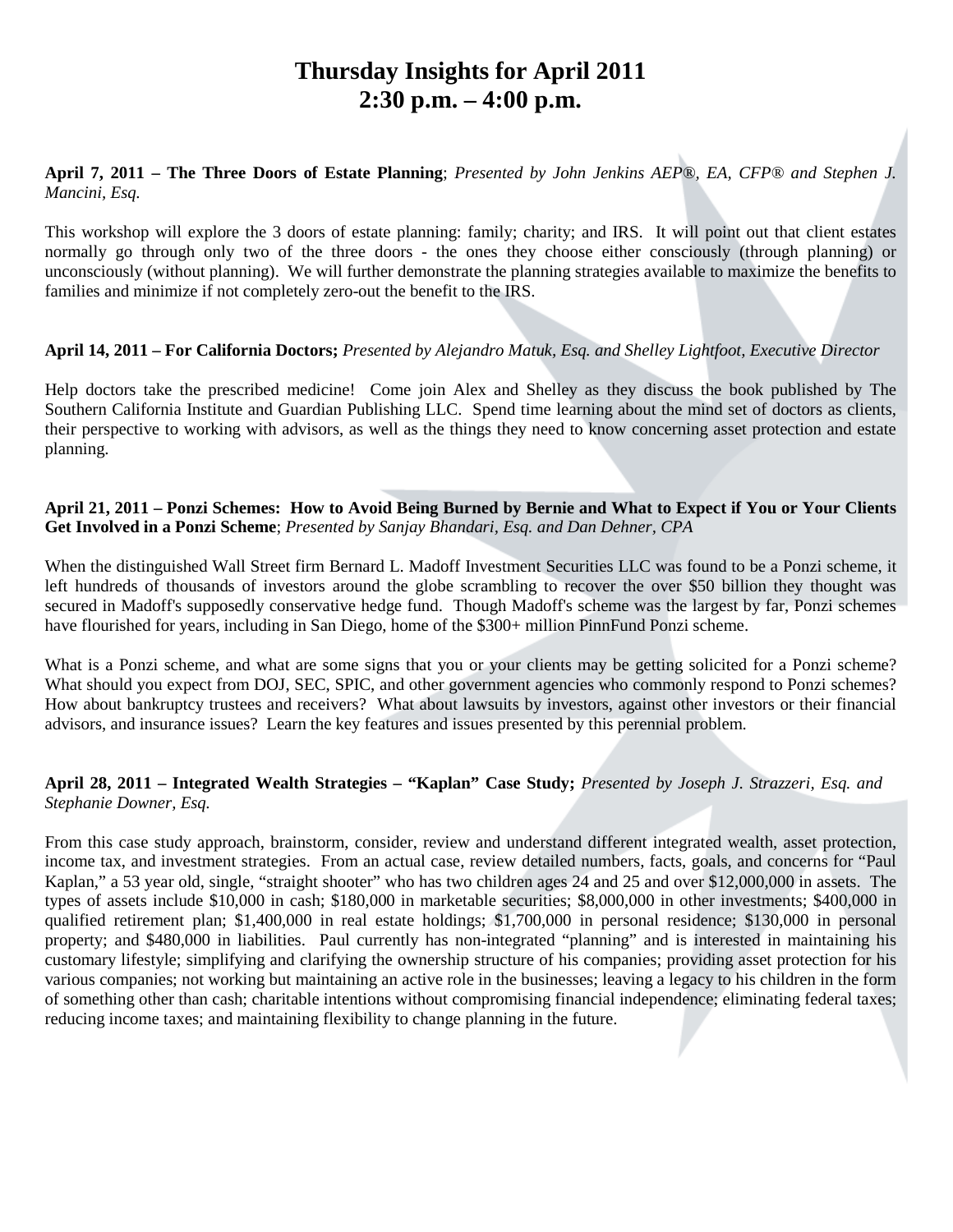# **Thursday Insights for May 2011 2:30 p.m. – 4:00 p.m.**

**May 5, 2011 – Entity Choices;** *Presented by Gregory Banner, CFP®, CLU® and Alejandro Matuk, Esq*.

Choosing an Entity: Sole Proprietorships, Partnerships, Corporations, Limited Liability Companies.

Evaluating The Entities - This course surveys each business entity option. Multiple considerations dictate which choice of entity, for example: What are the business goals of the owner(s)? How does ownership, liability protection, capitalization, management, sale of the business, estate planning, taxation, and owner and employee benefits affect the choice of business entity? Learn The Entity Choice Matrix.

### **May 12, 2011 – Tsunami in San Diego Coastal Real Estate;** *Presented by Pam and Phil Reed*

Typically coastal San Diego real estate holds and increases in value more than other San Diego real estate. But no real estate is immune to drops in value. As higher end real estate, the coast also gets hit harder than the average San Diego property in a buyer's market such as we have had and continue to have today. Pam & Phil will address 18 coastal areas in historical perspective to see where we've been, where we are now, and the likelihood of an improved market. Learn how your client's real estate holdings may affect their overall portfolio and investment opportunities.

#### **May 19, 2011 – Pre-empted for the California Forum - International Wealth Planning 2011**

National boundaries do not contain our clients . . . or their holdings. Advisors in Estate, Business, Tax and Wealth Planning are cordially invited to our annual International Wealth Planning Forum.

#### **May 26, 2011 – A Crash Course in Social Media;** *Presented by George Cody Price, President, Greg Fasbinder, Fund Manager, and Eric Rice, Director of Social Media*

Social Media, attend 500 cocktail parties a day! It is the year 2011, and going forward all business professionals will have to adapt to the networks of LinkedIn, Facebook, Twitter, and YouTube. Join Cody & Greg as they share with you the ways they have embraced this new form of communication and the positive effects it has had on their business. Get a crash course on how to effectively use the massive amount of resources available to help you attract new clients, stay engaged with current clients, keep prospects in orbit, and increase referrals ten-fold.

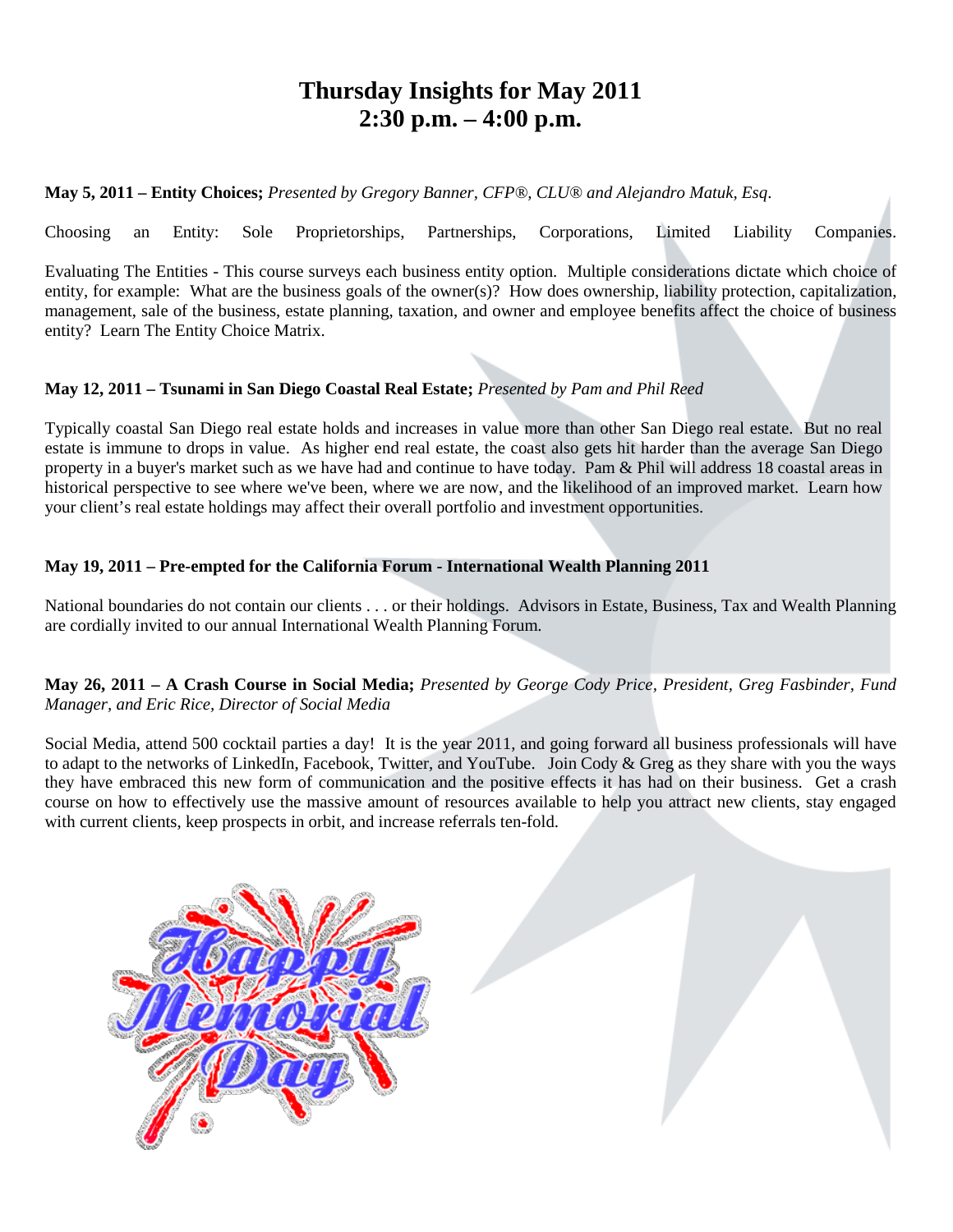# **Thursday Insights for June 2011 2:30 p.m. – 4:00 p.m.**

#### **June 2, 2011 – SCI "***Margaritaville"* **Mixer**

We often come together for education and collegiality, let's take this opportunity to just enjoy each other's company and bring summer in with a bang. Send us your favorite margarita recipes – we'll taste them all and choose the top three to serve at the mixer along with some delicious south-of-the-border treats!

**June 9, 2011 – Will The Future Be Different? Yes! Changing Factors That Need To Be Part Of All Economic Planning;** *Presented by John Levy, CPA, PFS, CFP® and Joseph J. Strazzeri, Esq.*

The impact of the credit crisis and the massive governmental responses will impact everyone's future - worldwide. Fold in the critical changes in demographics due to the retirement of U.S. baby boomers and the evolutionary/revolutionary changes in information exchange, and your basic thinking about planning for economic realities should be "revisited." This will be an economic discussion about The Future.

#### **June 16, 2011 – Overseas (Mis)Adventures: What Accountants and Other Advisors Should Know About the Foreign Corrupt Practices Act (FCPA);** *Presented by Sanjay Bhandari, Esq. and Dan Dehner, CPA*

Enforcement of the FCPA is now one of federal government's top law enforcement priorities. Dozens of individuals have been prosecuted for overseas bribery, from the bribers themselves to accountants who hid the bribes, to private investors in companies found to be engaging in bribery. This session will survey FCPA enforcement, focusing on: 1) the elements of an FCPA violation; 2) how different groups such as accountants, private investors, lawyers, managers, and others have found themselves running afoul of the FCPA, including a discussion of red flags; and 3) preventative measures that board directors and others can put in place to mitigate FCPA risk.

#### **June 23, 2011 – Pre-empted due to The Balanced Life Clarity Retreat on the Big Island of Hawaii**

Through the collaborative effort of the Cushman Wellness Center-SHARP Memorial Outpatient Pavilion and SCI, The Balanced Life Retreat gives advisors and their clients an enlightening, one-of-a-kind week long retreat.

#### **June 30, 2011 - Pre-empted for the Strazzeri Mancini and Southern California Institute Team Building Event**

Every 5<sup>th</sup> Thursday, Strazzeri Mancini LLP & Southern California Institute Teams close the offices early to enjoy an afternoon of fun team building activities.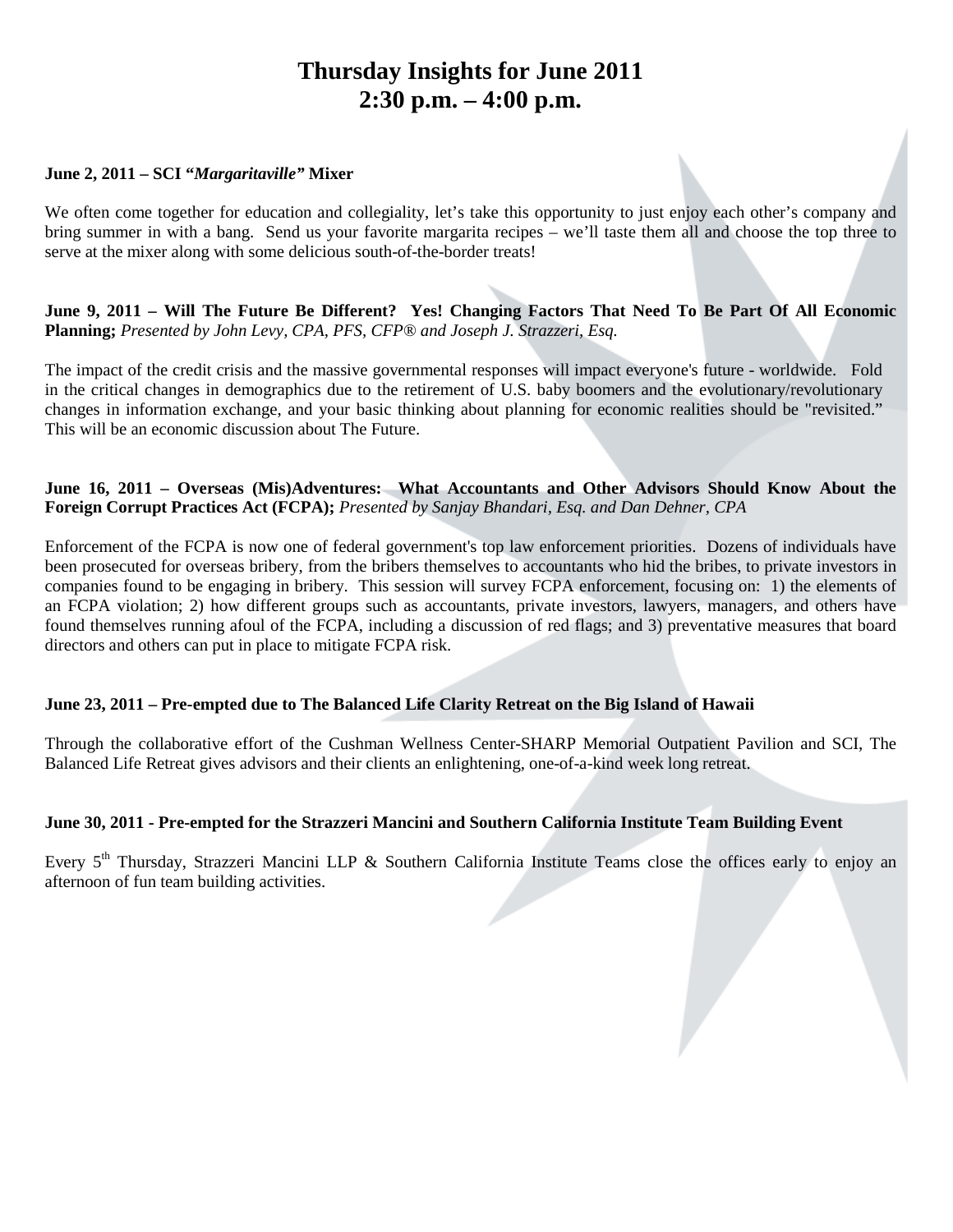# **Thursday Insights for July 2011 2:30 p.m. – 4:00 p.m.**

# **July 7, 2011 – Integrated Wealth Strategies – "Alchem" Case Study;** *Presented by Joseph J. Strazzeri, Esq. and Alejandro Matuk, Esq.*

From this case study approach, brainstorm, consider, review and understand different integrated wealth, asset protection, income tax, and investment strategies. From an actual case, review detailed numbers, facts, goals, and concerns of "Danny and Laurie Alchem," a younger couple struggling with the decision of whether to sell their business. Danny and Laurie have two children ages 8 and 6 and almost \$70,000,000 combined net worth that includes cash equivalents of \$2,000,000, marketable securities of \$324,000, qualified retirement plans of \$1,000,000, \$5,500,000 investment real estate, \$12,000,000 personal residence, \$2,145,000 personal property, business valued at approximately \$50,000,000, and \$3,331,000 in liabilities. Danny and Laurie currently have non-integrated "planning" and are interested in asset protection planning for themselves and their business; providing for their children, and if possible Danny's brother during his lifetime; reducing income taxes and federal estate taxes; creditor protection during lifetime and for children after death; maintaining current lifestyle and financial security through retirement; and beginning a charitable planning legacy for the family.

# **July 14, 2011 – Employee Benefits for All;** *Presented by Gregory Banner, CLU®, CFP® and Ed Lee, President and CEO*

Fringe benefits are usually offered by an employer to attract and keep good employees. Greg and Ed will review several of the plan types and discuss which plan might be appropriate for different business situations from the perspective of business goals, cost, and complexity.

# **July 21, 2011 – Pre-Empted for WealthCounsel Annual Conference**

## **July 28, 2011 – Pre-Empted for the Strazzeri Mancini and Southern California Institute Team Building Event**

Every 5<sup>th</sup> Thursday (and sometimes 4<sup>th</sup>), Strazzeri Mancini LLP and Southern California Institute Teams close the offices early to enjoy an afternoon of fun team building activities.

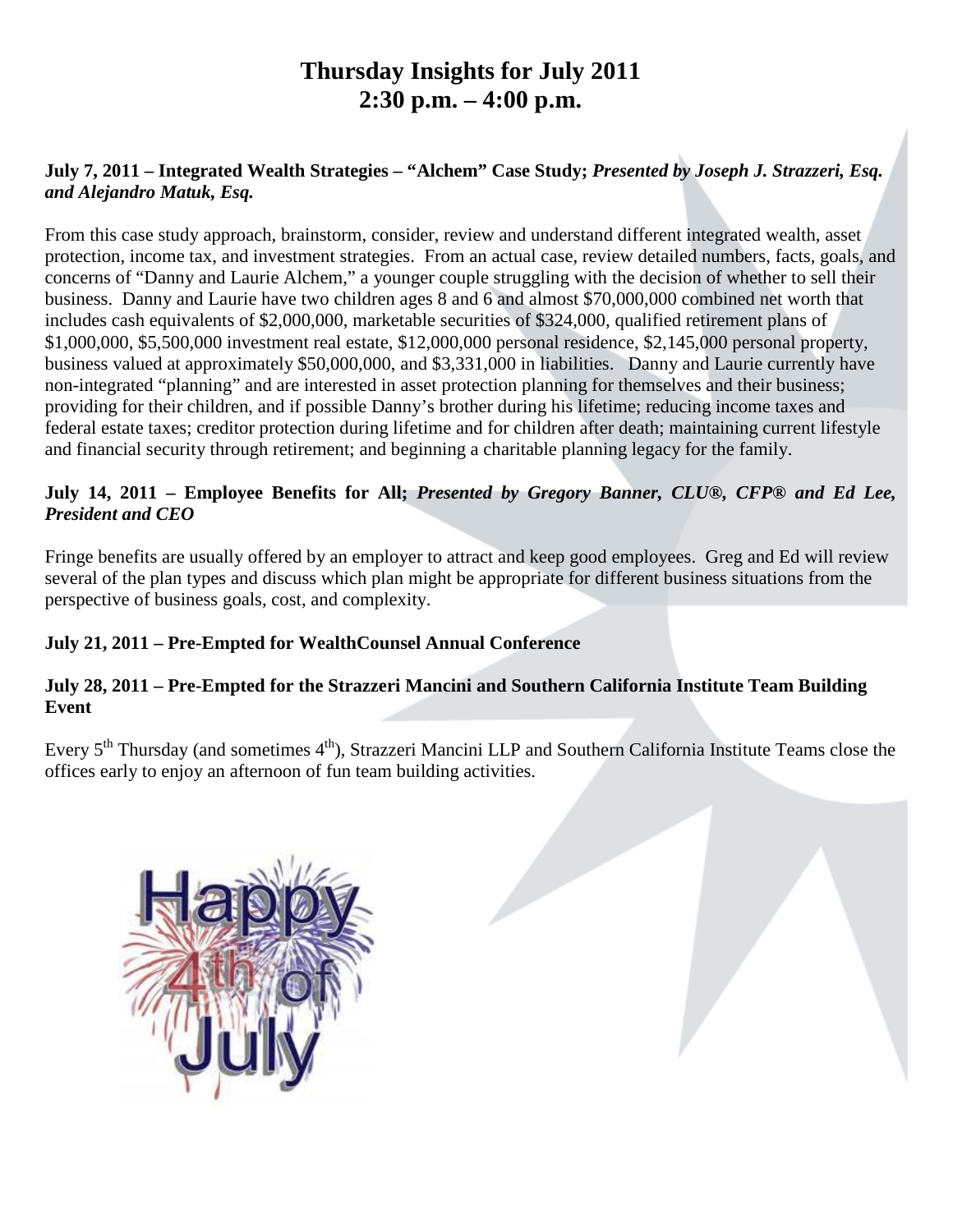# **Thursday Insights for August 2011 2:30 p.m. – 4:00 p.m.**

### **August 4, 2011 – Tax Bracket Maximization;** *Presented by John Jenkins, AEP, EA, CFP® and Stephen J. Mancini, Esq.*

This workshop will provide a comprehensive set of strategies for the large IRA. Topics include leveraging the large IRA through life insurance, stretching the IRA over the life expectancies of younger beneficiaries and converting the IRA to a Roth IRA all while using Tax Bracket Maximization. John will discuss the "how to," the "why" and "why not," along with the most appropriate circumstances and the benefits available.

## **August 11, 2011 – Pre-Empted due to Laureate Graduate Session**

The Laureate Programs are a variety of educational courses focused on attracting, retaining and working with affluent clientele in a collaborative professional environment. Please visit www.laureatecenter.com for more information.

## **August 18, 2011 – Family Love Letter;** *Presented by Donna Pagano and Joseph J. Strazzeri, Esq.*

The incapacity or death of a family member is always a traumatic event. However, the emotional turmoil and family pain is often magnified by the resulting confusion over the plans, assets and desires of an incapacitated or deceased family member. The mental fogginess that accompanies the family's trauma is exaggerated by the inability to make basic decisions because of the lack of basic information. The Family Love Letter has been designed to provide "information in a time of confusion" and to help minimize the types of inadvertent mistakes that often occur in times of turmoil. While many clients are reluctant to discuss the tragedy of their death or disability with family members, they have less concern about leaving written information behind.

# **August 25, 2011 – Collaboration – Why It's Not Working And What You Can Do About It;** *Presented by Peter Wheeler, CLU, ChFC, CFP®*

Collaboration means the "the act of working together." For years wealth advisor professionals have talked about working together. In reality, few do. This presentation discusses the advantages of collaborative work for clients and advisors -- and reviews the inhibitors to effective collaboration. Why do attorneys, accountants, insurance agents, financial planners and others not work together? What benefits would they and their clients realize if they truly embraced a collaborative model? And, how can new technologies help overcome the inhibitors to collaboration?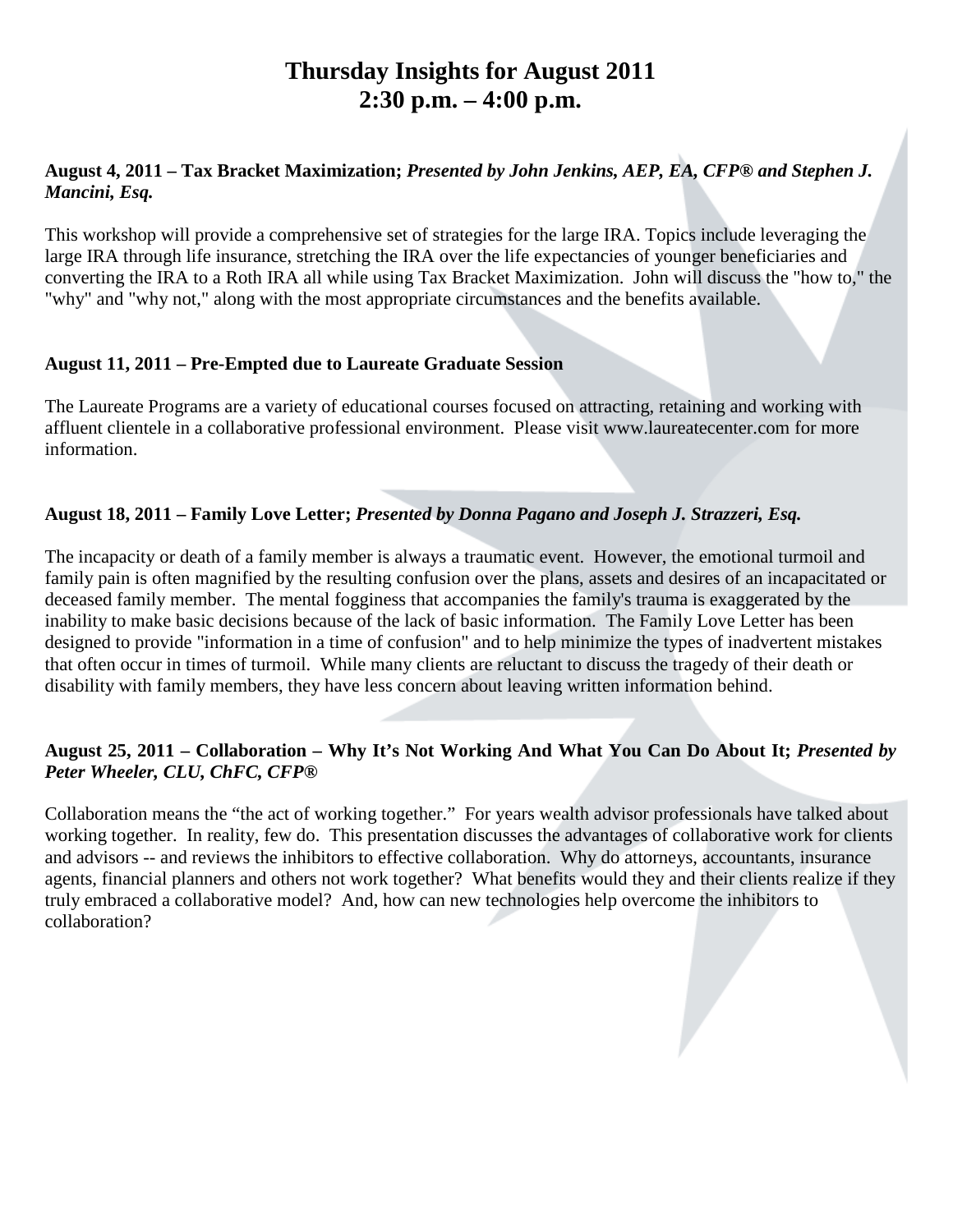# **Thursday Insights for September 2011 2:30 p.m. – 4:00 p.m.**

#### **September 1, 2011 – SCI Quarterly Mixer – Backyard Barbecue!**

While we often come together for education and collegiality, let's take this opportunity to just enjoy each other's company and celebrate Labor Day with an all-American, end-of-summer barbecue!

#### **September 8, 2011 – Social Media Part 2 – LinkedIn THEN & LinkedIn NOW;** *Presented by Rob Pene, Social Media Strategist*

A few short years ago LinkedIn was THE social network for people looking for jobs and posting their resumes. It also served as a hotbed for companies looking to hire professionals. Today, LinkedIn is one of the fastest growing social networking sites, period! Learn how best practices on LinkedIn in the past ARE NOT the best practices for the current LinkedIn landscape and find out how to leverage your profile to increase your network and grow your business.

#### **September 15, 2011 – The Top 10 Most Common Flaws in Estate Planning and How to Spot Them**; *Presented by Stephen J. Mancini, Esq. and Joseph J. Strazzeri, Esq.*

Do you ever have the need to review and analyze estate planning documents for your clients? Join Joe and Steve to discuss what to look for and discover the most common flaws – also, get a review checklist to help you and your clients in the future.

### **September 22, 2011 – Taking the Sting Out of Roth Conversions;** *Presented by David Reyes, President and CEO*

This program will focus on the main reason clients do not do Roth Conversions . . . taxes. David will focus on tax reduction strategies for conversions, using everything from pensions to "cost segregation techniques" and everything in between. We will also look at the asset protection and estate ramifications of Roth conversions. Help your clients understand the question, "How much should I convert (or reverse) and when?" This program will include a short review of Roth conversion basics as well.

### **September 29, 2011 – Pre-Empted due to Strazzeri Mancini and Southern California Institute Team Building Event**

Every  $5<sup>th</sup>$  Thursday, the Strazzeri Mancini LLP & Southern California Institute Teams close the offices early to enjoy an afternoon of fun team building activities.

# *Join us for an afternoon of food, fun and friends! Thursday, September 1, 2011 2:30 – 5:30 p.m.*

*While we often come together for education and collegiality, let's take this opportunity to just enjoy each other's company and celebrate Labor Day with an All American, end-of-summer barbecue!*

> *Southern California Institute 3636 Nobel Drive, Suite 450 San Diego, CA 92122*

*RSVP to Kelly at 858-200-1911 or [kjt@scinstitute.org](mailto:kjt@scinstitute.org)*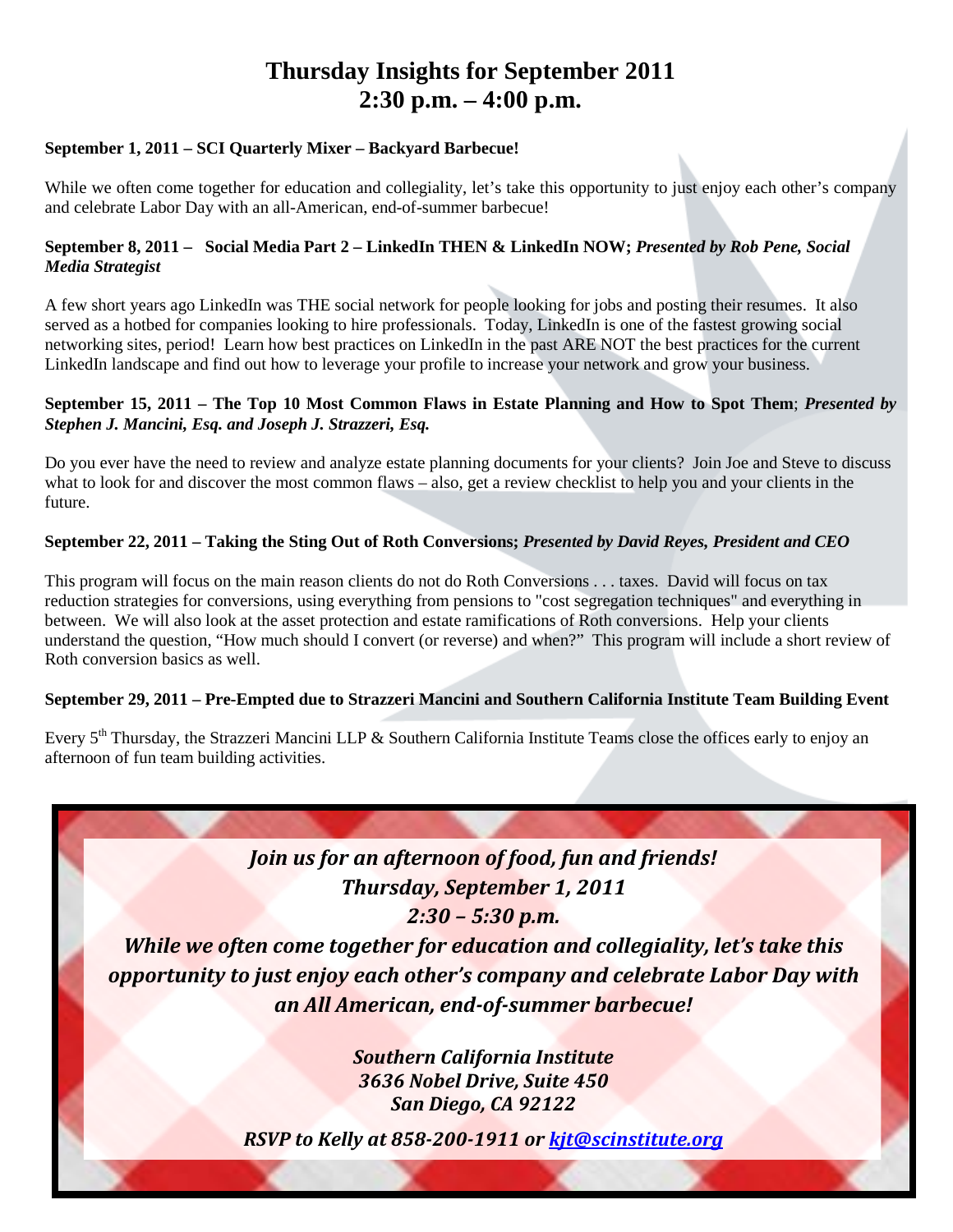# **Thursday Insights for October 2011 2:30 p.m. – 4:00 p.m.**

### **October 6, 2011 – Cost Segregation;** *Presented by Joan Alleckson, CPA (inactive), Director of Marketing*

Do you or your clients own commercial or investment properties? Are you interested in saving income taxes? If you own commercial or investment real estate property purchased in the last fifteen years, cost segregation may provide substantial income tax savings. Don't make a costly mistake by assuming it has already been addressed. Your CPA may or may not be familiar with this technique. Learn the basics and the questions to ask to find out whether you can lower this year's tax bill.

**October 13, 2011 – 7 Steps to Successful Business Exit Strategies;** *Presented by Gregory Banner, CFP®, CLU and Alejandro Matuk, Esq.* 

Every business owner needs to plan with the end in mind as to how they are going to transition out of their business. Exit planning is a customized process of setting goals and deciding how to best achieve them. Proper exit planning will help maximize a business owner's return and minimize the tax liability when the business is transferred or sold.

**October 20, 2011 – Introduction To Building Your Collaborative Team;** *Presented by Shelley Lightfoot, Executive Director and Joseph J. Strazzeri, Esq.*

Successfully attracting and helping affluent families in today's market requires a multi-disciplinary approach. However, developing a successful collaborative team is more challenging than it sounds. In this introductory course, Joe and Shelley will present various topics to consider such as effective introductions, choosing compensation, sharing revenue/costs, remaining independent, competing with institutions offering varied services, choosing a process, and developing a shared message. Discover what really makes collaboration effective and learn the 3 key common concepts for all successful multi-disciplinary teams.

### **October 27, 2011 – Planning for Non-Resident Aliens**; *Presented by Trey Fairman, JD, LL.M and Antonio Gastelum, JD, LL.M, CLU*

We live in a global economy without borders. However, financial planning in this global economy presents unique challenges. There are many opportunities to work with clients who have immigrated to the US, foreign nationals who choose to keep assets here, or non-resident alien clients that have US citizen beneficiaries. Special planning considerations must be understood and considered where at least some family members are not U.S. Citizens. Please join us as we discuss the current international market and what ideas and products may help meet many of the goals for this select group of individuals.